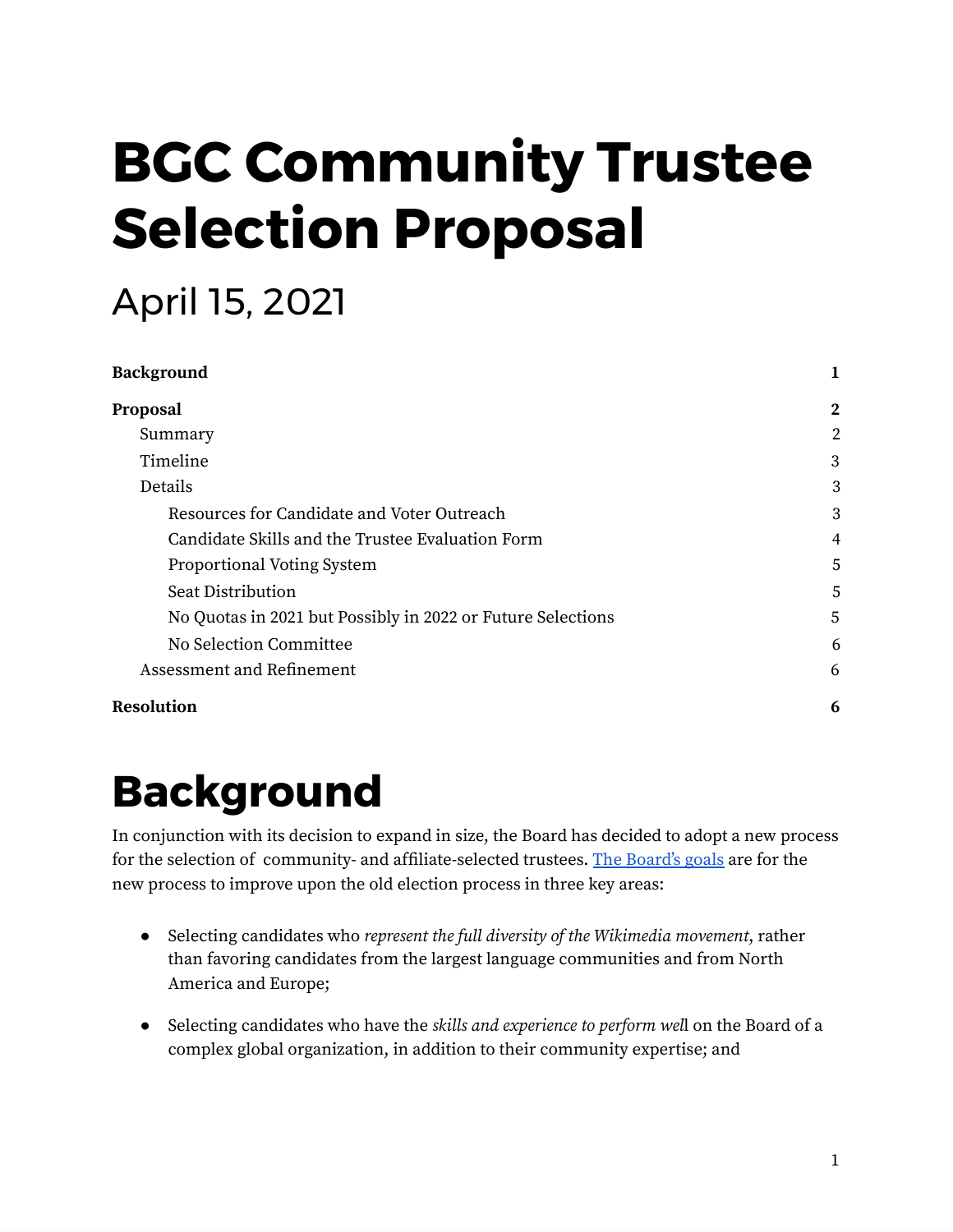• Reducing the burden of candidacy, in order to encourage a wider and more diverse range of candidates to run.

The Board discussed several ideas for how to achieve these goals, including using a Selection Committee for an indirect election process, implementing quotas, adding an additional candidate vetting step, and using a different voting system. The Board requested community input on these ideas in an [extensive](https://meta.wikimedia.org/wiki/Wikimedia_Foundation_Board_of_Trustees/Call_for_feedback:_Community_Board_seats#Problems_to_solve) call for feedback from February 1 through March 14.

The call for feedback resulted in a wide range of responses, with the following considerations emerging as the most [important](https://meta.wikimedia.org/wiki/Wikimedia_Foundation_Board_of_Trustees/Call_for_feedback:_Community_Board_seats/Main_report#Summary) among the community members who participated:

- The new process should be welcoming and accessible to communities who have felt excluded by the previous election process;
- The Board should strive to hold the selection process as soon as possible;
- Geographic/regional representation and gender are the most important axes of diversity; and
- Community members must continue to directly vote for candidates.

The [facilitation](https://meta.wikimedia.org/wiki/Wikimedia_Foundation_Board_of_Trustees/Call_for_feedback:_Community_Board_seats/Main_report) team's report to the Board contains a more comprehensive summary of the community feedback.

# <span id="page-1-0"></span>**Proposal**

### <span id="page-1-1"></span>Summary

The proposed selection process proceeds as follows:

- 1. The Board drafts a call for candidates that includes details about the skills and experience that are currently represented on the Board (excluding trustees whose terms are expiring) and that the Board would like the selected trustees to have.
- 2. The Foundation devotes resources to informing communities of the trustee selection process and encouraging people from emerging and underrepresented communities to run as candidates.
- 3. As part of their self-nomination process, candidates fill out the trustee evaluation form.
- 4. The Foundation continues to devote resources to inviting communities to participate in the selection process by engaging candidates during the campaign period and by voting.
- 5. Community members vote and their votes are counted using a proportional voting system chosen by the Elections Committee.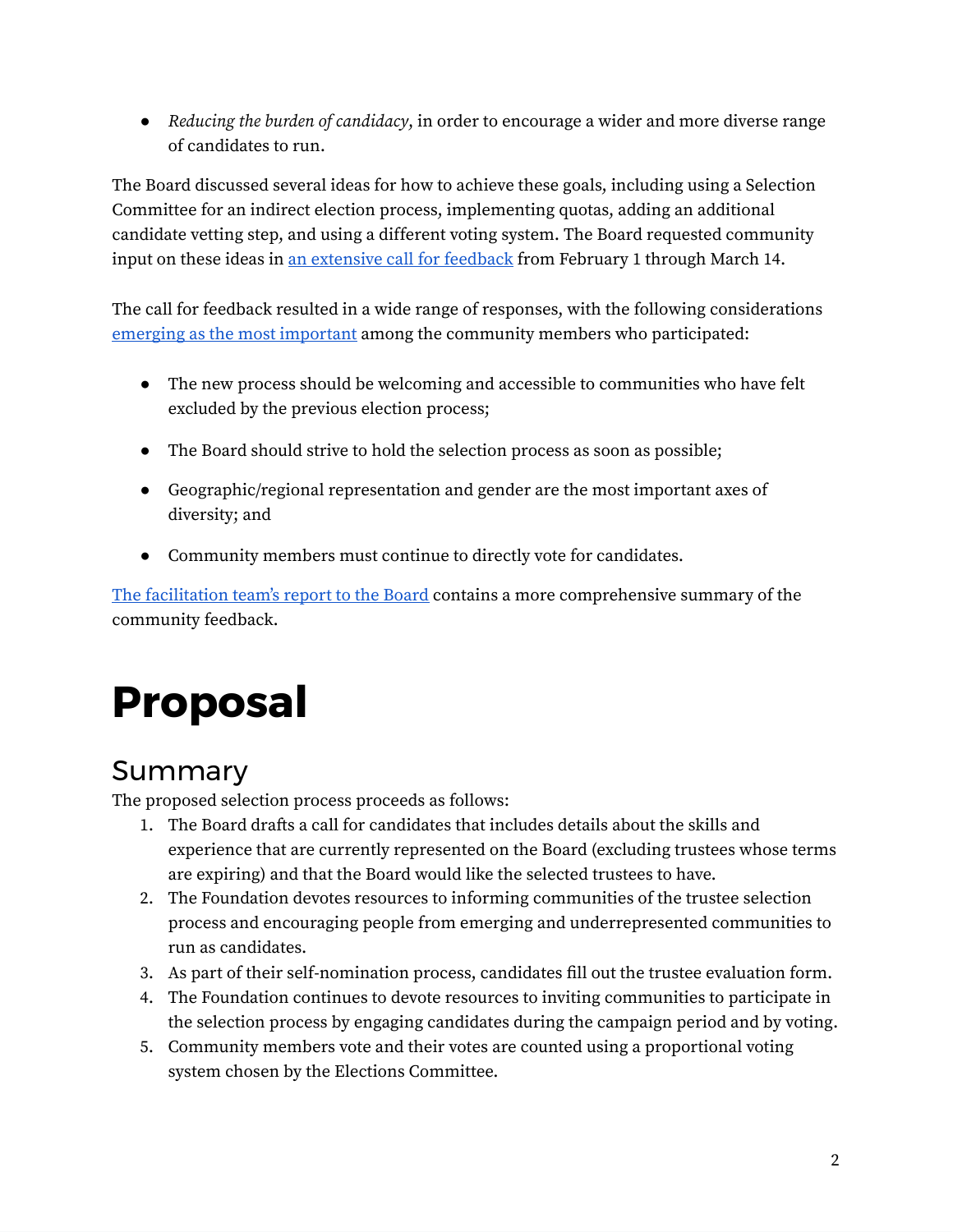- 6. The Foundation conducts the usual vetting of the selected candidates (background check and communications review).
- 7. The Board appoints the selected candidates for whom the vetting process did not reveal any significant issues.

This proposal does not suggest implementing quotas or hard requirements for candidate skills or experience for the 2021 round of community trustee selection. Instead, it relies on the more detailed information from the Board in the call for feedback, the community outreach efforts, and the proportional voting system to meet the Board's needs in terms of skills and diversity. However, it also contemplates potentially adding or changing elements to the process for future rounds of trustee selection, based on an assessment of the effectiveness this first time.

<span id="page-2-0"></span>

| <b>Timeline</b>           |                                                                           |
|---------------------------|---------------------------------------------------------------------------|
| April 15:                 | Board meets to consider and approve this proposal                         |
| April - May:              | Elections Committee and staff plan the details of the selection process * |
| <b>June 1-2:</b>          | Board meets and approves the call for candidates                          |
| <b>June 8 - 29:</b>       | Call for candidates; candidate outreach                                   |
| <b>June 29 - July 20:</b> | Candidates campaign and answer questions; community outreach              |
| July 20 - August 3:       | Voting; community outreach                                                |
| <b>August 3 - 10:</b>     | Vote counting and processing                                              |
| <b>August 10 - 24:</b>    | Foundation vetting of selected candidates                                 |
|                           | August / September: Board appoints selected candidates                    |

\* If the Elections Committee, in consultation with staff, determines that this timeline does not provide adequate time for the technical implementation of a satisfactory voting system, they may request from the Board a delay of this timeline by up to three months. Having a good, proportional voting system in place is an essential component of how this proposal attempts to promote Board diversity.

### <span id="page-2-1"></span>Details

#### <span id="page-2-2"></span>**Resources for Candidate and Voter Outreach**

Similar to the outreach efforts used for the call for feedback itself, the Foundation will devote resources to connecting with as many Wikimedia communities as possible to encourage them to engage in the trustee selection process. This outreach will also involve encouraging contributors to consider and assess themselves as potential candidates. [Community](https://meta.wikimedia.org/wiki/Wikimedia_Foundation_Board_of_Trustees/Call_for_feedback:_Community_Board_seats/Main_report#Candidate_resources) feedback confirmed the prior assessments by the Board, the Elections Committee, and Foundation staff, that dedicated outreach is necessary to expand and diversify the trustee candidate pool beyond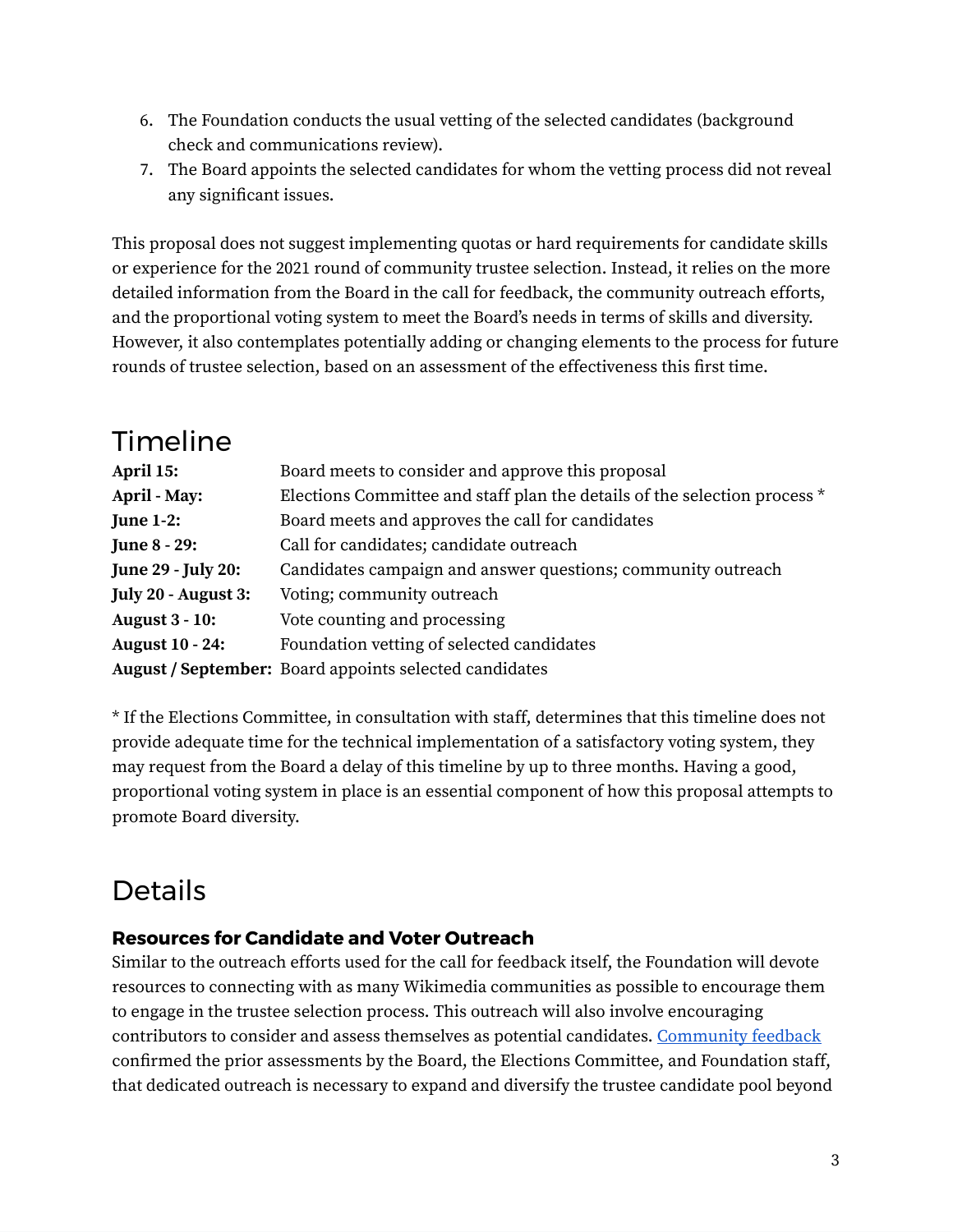the "usual suspects" and to expand the pool of voters beyond community members who actively follow and participate in discussions on Meta-Wiki and wikimedia-l. Many emerging communities said that the call for feedback was the first time they had been asked their opinion, particularly on a Board or governance topic. The selection process itself should continue that inclusion and invitation to participate, including providing translation services to enable community members to participate in their local languages.

The details of these outreach efforts will be determined by Foundation staff, in consultation with the Elections Committee and with the advice of the Community Affairs Committee.

#### <span id="page-3-0"></span>**Candidate Skills and the Trustee Evaluation Form**

In the call for candidates, the Board will explain the skills and experience that it hopes the selected trustees will have. <sup>1</sup> Accompanying this statement, the Board will explain the skills and experience that the current trustees have (not including trustees whose seats are to be filled by the selection process). The Board will also list the skills and experience that it is hoping the new Board-selected trustees will have.

Candidates will be required to fill out the trustee [evaluation](https://foundation.wikimedia.org/wiki/Resolution:Approving_Trustee_Evaluation_Form) form as part of their declaration of candidacy, and will be required to elaborate on the points raised in the form. In approving the form, the Board communicated the criteria that are most important to consider for trustee candidates. The form is a tool to evaluate and compare candidates' qualifications, and a prompt for voters to consider the full range of qualities that are needed in the Board.

For the 2021 round of trustee selection, the trustee evaluation form will not be used to disqualify any particular candidates, and the Board will not set any hard requirements for particular skills or experience (such as contemplated in the ["Specialization](https://meta.wikimedia.org/wiki/Wikimedia_Foundation_Board_of_Trustees/Call_for_feedback:_Community_Board_seats/Main_report#Specialization_seats) Seats" idea). Community feedback related to the call for types of skills and [experience](https://meta.wikimedia.org/wiki/Wikimedia_Foundation_Board_of_Trustees/Call_for_feedback:_Community_Board_seats/Main_report#Call_for_types_of_skills_and_experiences) and [vetting](https://meta.wikimedia.org/wiki/Wikimedia_Foundation_Board_of_Trustees/Call_for_feedback:_Community_Board_seats/Main_report#Vetting_of_candidates) of [candidates](https://meta.wikimedia.org/wiki/Wikimedia_Foundation_Board_of_Trustees/Call_for_feedback:_Community_Board_seats/Main_report#Vetting_of_candidates) was divided, with some strongly-expressed sentiment that the responsibility for evaluating candidates should fall to the community members who are voting for them.

Through the call for candidates, the use of the trustee evaluation form, and the dedication of resources for candidate outreach, the Board will do all it can to provide community voters with the information they need to make informed decisions. Following the 2021 round of trustee selection, the Board will evaluate whether the process used was successful in selecting candidates with the skills and experience that the Board needs. Based on that assessment, the

 $<sup>1</sup>$  At the BGC's recommendation, this is expected to include a request for regional knowledge, which will</sup> be developed in the Call for Candidates in partnership with the Elections Committee for final Board vote in the June 1st and 2nd meeting. In particular, the Elections Committee should propose sensible, transparent and data-driven measures for the candidate's home country background in terms of economic development, human rights, as well as the state of democracy.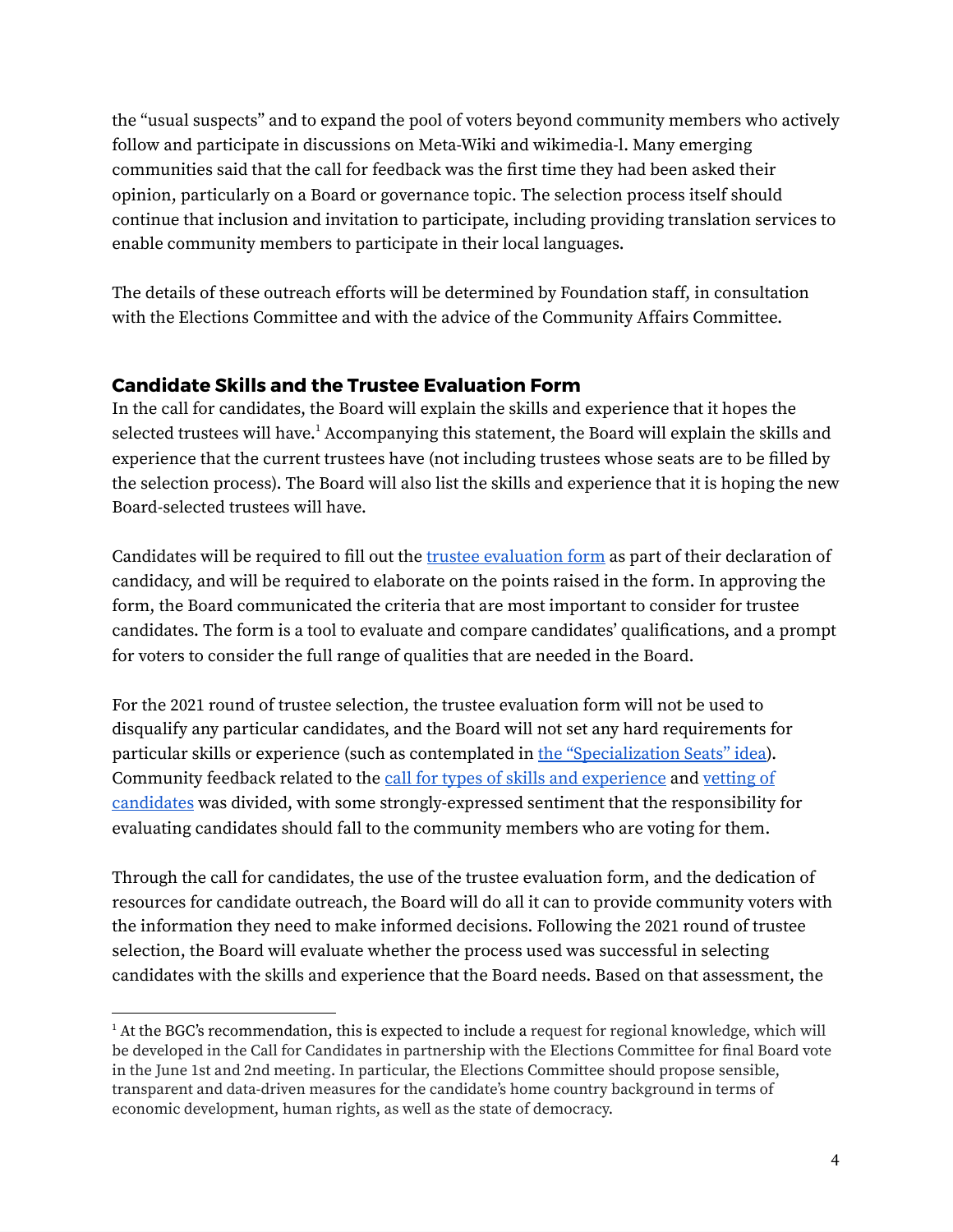Board may make adjustments to the process for future rounds of trustee selection, including potentially implementing hard requirements for particular skills or minimum qualifications.

#### <span id="page-4-0"></span>**Proportional Voting System**

The Board's goal for the voting system is that it is [proportional,](https://en.wikipedia.org/wiki/Proportional_representation) with features that help to prevent the preferences of smaller communities from being drowned out by the preferences of larger communities. The exact voting method to be used should be determined by the Elections Committee. The Elections Committee has access to the [community](https://meta.wikimedia.org/wiki/Wikimedia_Foundation_Board_of_Trustees/Call_for_feedback:_Community_Board_seats/Main_report#Ranked_voting_system) and Board input about the voting system, and is best equipped to consider the details of different options.

The Elections Committee, the Product department, and the Legal department are already in communication about the needs for technical implementation of any new voting system. It is possible that the most-desired voting system could not be implemented in time for this trustee selection cycle, in which case the stakeholders can find some method that improves upon the old version for at least this year.

#### <span id="page-4-1"></span>**Seat Distribution**

There are six seats to potentially be filled in the 2021 round of trustee selection. Three of these seats are ones that were originally meant to be filled in 2020. In order to obtain a better, though not optimal, distribution of the eight community- and affiliate-selected Board seats across three years (4/4/0), the 2021 process will only be used to select four trustees. The other two open seats will be filled in 2022 alongside the other two community- and affiliate-selected trustee terms that are set to expire that year.

#### <span id="page-4-2"></span>**No Quotas in 2021 but Possibly in 2022 or Future Selections**

No quotas will be imposed for the 2021 round of trustee selection, but the Board may add them to subsequent rounds of trustee selection if they are necessary to achieve the diversity the Board requires. The Board will primarily focus on regional representation and gender in considering candidate/Board diversity.

Community feedback<sup>2</sup> has underscored the complexities involved regarding the idea of quotas. Getting quotas right requires more careful consideration, including perhaps an additional community conversation dedicated solely to the topic of quotas.

Quotas would not be the only element of the trustee selection process designed to encourage and improve Board diversity. The use of a proportional voting system and the dedication of resources to candidate and voter outreach should help in these regards, and the Board will

<sup>2</sup> This includes both the [feedback](https://meta.wikimedia.org/wiki/Wikimedia_Foundation_Board_of_Trustees/Call_for_feedback:_Community_Board_seats/Main_report#Selection_committee) on the "Quotas" idea and the feedback on the ["Regional](https://meta.wikimedia.org/wiki/Wikimedia_Foundation_Board_of_Trustees/Call_for_feedback:_Community_Board_seats/Main_report#Regional_seats) Seats" idea.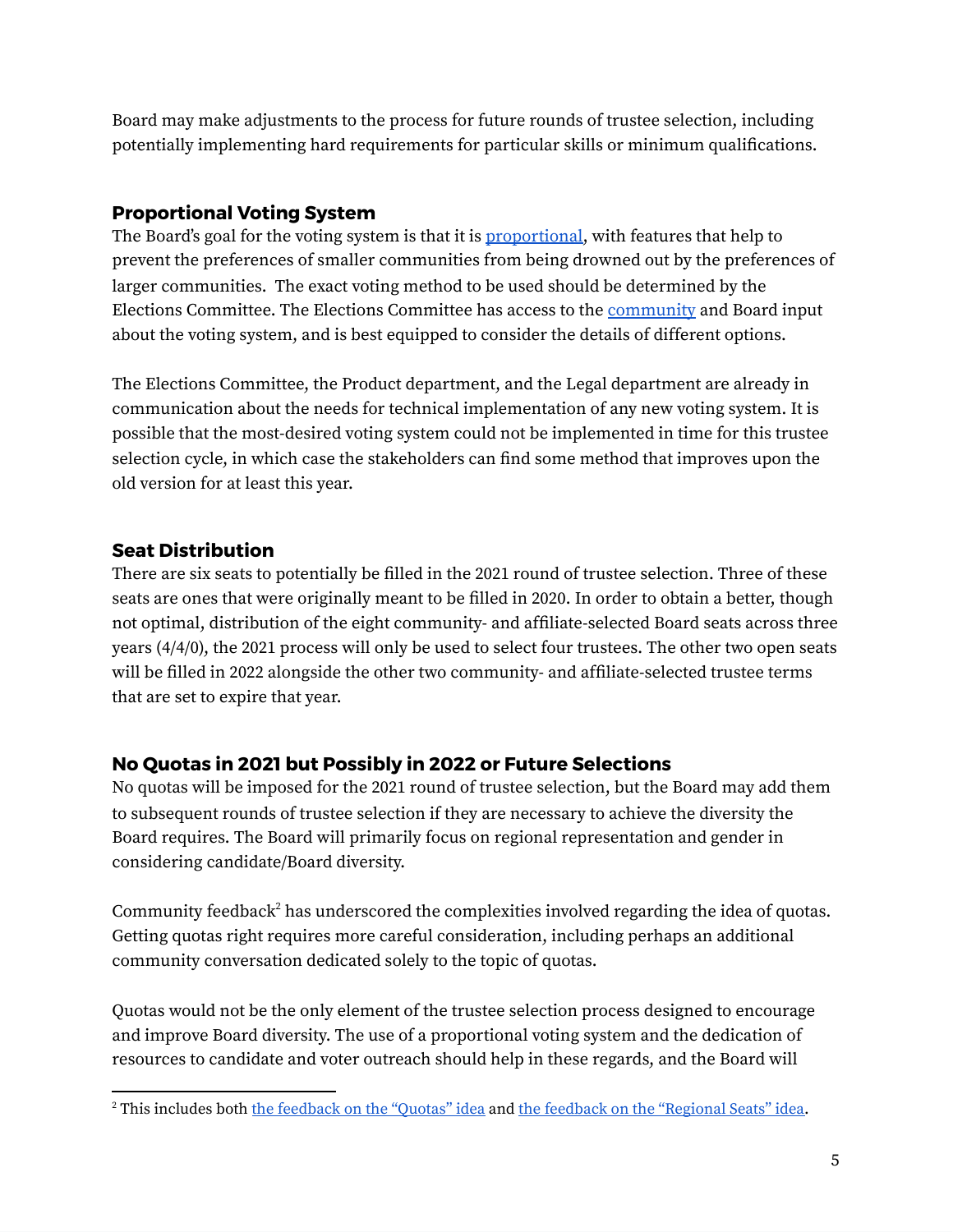make its goals and needs related to diversity clear in the call for candidates and other statements and communications. It is possible that those measures will be sufficient, making the addition of quotas unnecessary. Following the 2021 community trustee selection process, the Board will assess the results of the process and gather feedback from participants in order to assess whether to implement quotas or something similar to them in the future.

#### <span id="page-5-0"></span>**No Selection Committee**

In general, community feedback was opposed to the creation of a Selection [Committee,](https://meta.wikimedia.org/wiki/Wikimedia_Foundation_Board_of_Trustees/Call_for_feedback:_Community_Board_seats/Main_report#Selection_committee) and to indirect trustee [selection](https://meta.wikimedia.org/wiki/Wikimedia_Foundation_Board_of_Trustees/Call_for_feedback:_Community_Board_seats/Main_report#Election_of_confirmed_candidates) more broadly. As the effectiveness of such a committee would rely on community trust in the committee to operate on their behalf, the lack of support makes the Selection Committee idea inadvisable.

### <span id="page-5-1"></span>Assessment and Refinement

This proposal tries to appropriately consider and account for Board goals, community priorities, and logistical limitations. It may not get the balance exactly correct. It is impossible to achieve perfection in planning a complex process such as this, and we do not have unlimited time for further conversations and refinement. Once we have put this process into practice to select trustees, we will have much more information about its strengths and weaknesses. Following the completion of the 2021 community trustee selection process, the Board will evaluate whether the results met its needs and the Foundation will seek feedback from community members. The Board and the Elections Committee will consider these assessments, and what changes to the process might be necessary to address any shortcomings they identify.

# <span id="page-5-2"></span>**Resolution**

#### **Title: Approving the 2021 Selection Process for Community Board Seats**

**Whereas,** the Board of Trustees has six community- and affiliate-selected seats to fill in 2021;

**Whereas,** the Board has committed to developing a new process for filling those seats;

**Whereas,** the Foundation conducted a six-week call for community feedback about various ideas and possibilities for the new selection process; and

**Whereas,** taking into account the community feedback and the Board's governance needs, the Board Governance Committee has developed a proposed selection process;